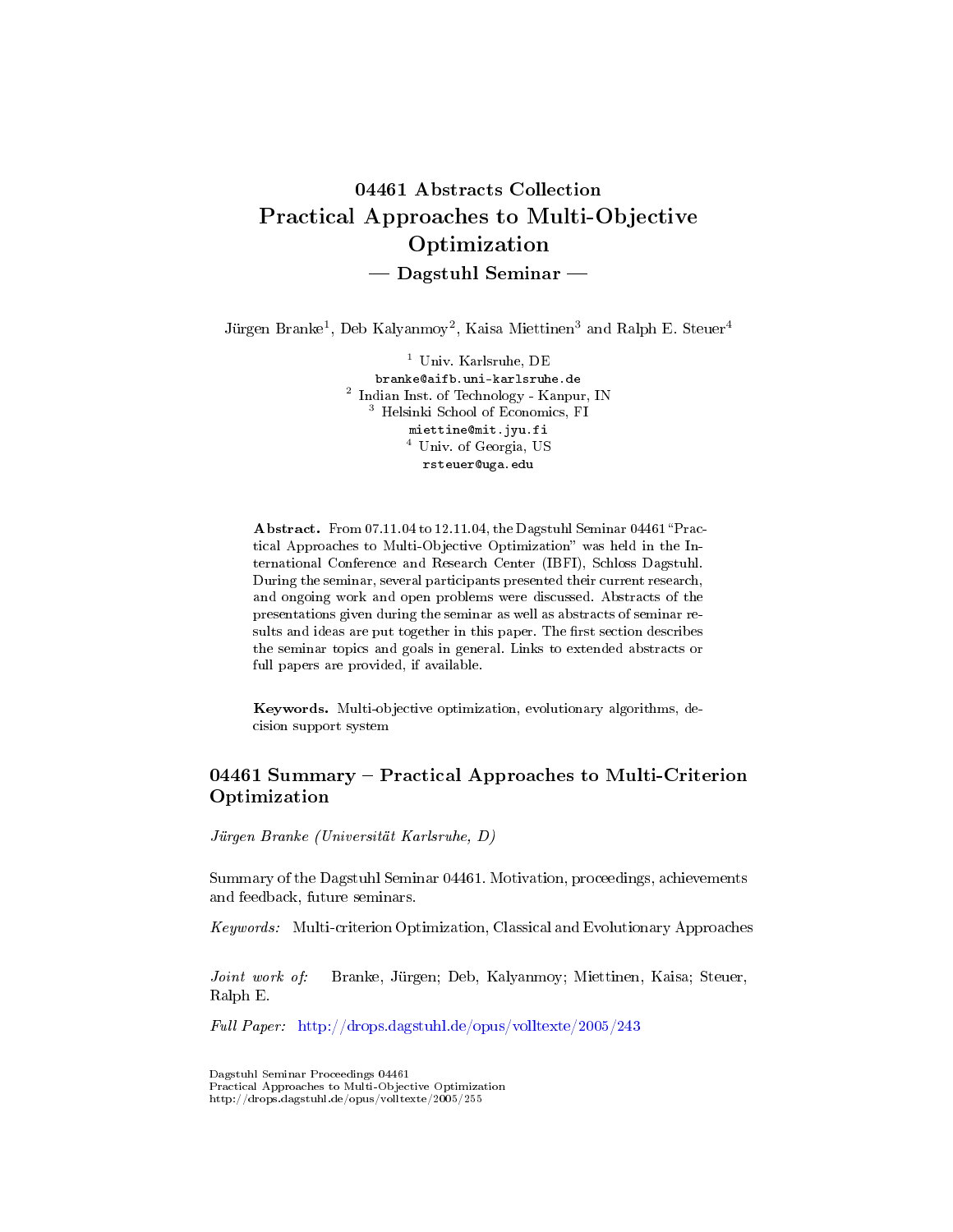### Optimizing Surface Profiles during Hot Rolling: A Genetic Algorithms based Multi-objective Analysis

Nirupam Chakraborti (Indian Institut of Technology, IND)

A hot rolled strip produced by any integrated steel plant would require satisfying some stringent requirements of its surface profile. Crown and Flatness are two industrially accepted quantifiers that relate to the geometric tolerances in the rolled strips.

This study attempts to regulate both crown and flatness within an acceptable limit, satisfying more than one objective at a time. Mathematically, this leads to a multi-objective optimization problem where the solution is no longer unique and a family of equally feasible solutions leads to the so called Pareto-Front, where each member is simply as good as the others. To implement this concept in the present context, one needs to realize that the surface deformation, which is ultimately imparted to the rolled sheets, comes from more than one source. The wear of the rolls, their thermal expansion, bending, and also deformation, contribute significantly towards the crown and flatness that is ultimately observed. During this study a detailed mathematical model has been worked out for this process incorporating all of these phenomena. Computation for the Pareto-optimality has been carried out using different forms of biologically inspired Genetic Algorithms, often integrated with an Ant Colony Optimization Scheme. Ultimately the model has been fine tuned for the hot rolling practice in a major integrated steel plant and tested against their actual operational data.

Keywords: Rolling, Hot Rolling, Crown, Flatness, Genetic Algorithms, Ant Colony Optimization, Multi-objective Optimization, Pareto Front, Multi-objective Evolutionary Computation

Full Paper: <http://drops.dagstuhl.de/opus/volltexte/2005/245>

# Current Status of the EMOO Repository, Including Current and Future Research Trends

Carlos A. Coello Coello (CINVESTAV - Mexico, MEX)

In this talk, I'll present some statistics of the EMOO repository (delta.cs.cinvestav.mx/∼ ccoello/EMOO/), emphasizing some of the trends that have been detected in terms of basic research and applications of multi-objective evolutionary algorithms. For example, I'll discuss the remarkable increase in PhD theses related to EMOO, as well as the number of journal papers and exposure of the area in evolutionary computation conferences. Finally, some (potential) future research trends will also be discussed.

Keywords: Evolutionary multiobjective optimization, multiobjective optimization, repository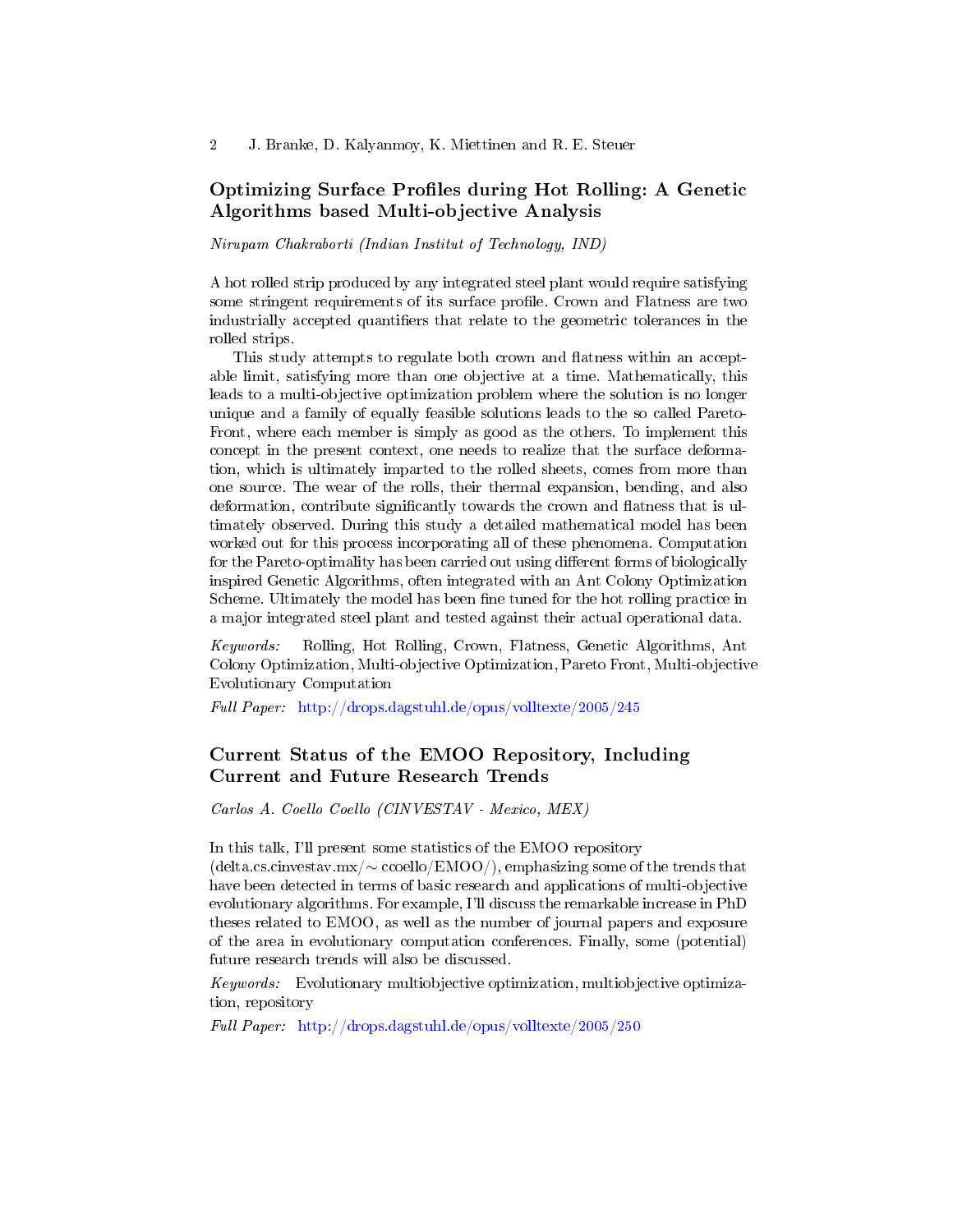### A Tutorial on Evolutionary Multi-Objective Optimization (EMO)

Kalyanmoy Deb (Indian Inst. of Technology - Kanpur, IND)

Many real-world search and optimization problems are naturally posed as nonlinear programming problems having multiple objectives.

Due to lack of suitable solution techniques, such problems are artificially converted into a single-objective problem and solved.

The difficulty arises because such problems give rise to a set of Pareto-optimal solutions, instead of a single optimum solution.

It then becomes important to find not just one Pareto-optimal solution but as many of them as possible. Classical methods are not quite efficient in solving these problems because they require repetitive applications to find multiple Pareto-optimal solutions and in some occasions repetitive applications do not guarantee finding distinct Pareto-optimal solutions. The population approach of evolutionary algorithms (EAs) allows an efficient way to find multiple Paretooptimal solutions simultaneously in a single simulation run.

In this tutorial, we discussed the following aspects related to EMO:

1. The basic differences in principle of EMO with classical methods. 2. A gentle introduction to evolutionary algorithms with simple examples. A simple method of handling constraints was also discussed. 3. The concept of domination and methods of finding non-dominated solutions in a population of solutions were discussed. 4. A brief history of the development of EMO is highlighted. 5. A number of main EMO methods (NSGA-II, SPEA and PAES) were discussed. 6. The advantage of EMO methodologies was discussed by presenting a number of case studies. They clearly showed the advantage of finding a number of Pareto-optimal solutions simultaneously. 7. Three advantages of using an EMO methodology were stressed:

(i) For a better decision making (in terms of choosing a compromised solution) in the presence of multiple solutions (ii) For finding important relationships among decision variables (useful in design optimization). Some case studies from engineering demonstrated the importance of such studies.

(iii) For solving other optimization problems efficiently. For example, in solving genetic programming problems, the so-called `bloating' problem of increased program size can be solved by using a second objective of minimizing the size of the programs. 8. A number of salient research topics were highlighted. Some of them are as follows:

(i) Development of scalable test problems (ii) Development of computationally fast EMO methods (iii) Performance metrics for evaluating EMO methods (iv) Interactive EMO methodologies (v) Robust multi-objective optimization procedures (vi) Finding knee or other important solutions including partial Pareto-optimal set (vii) Multi-objective scheduling and other optimization problems.

It was clear from the discussions that evolutionary search methods offers an alternate means of solving multi-objective optimization problems compared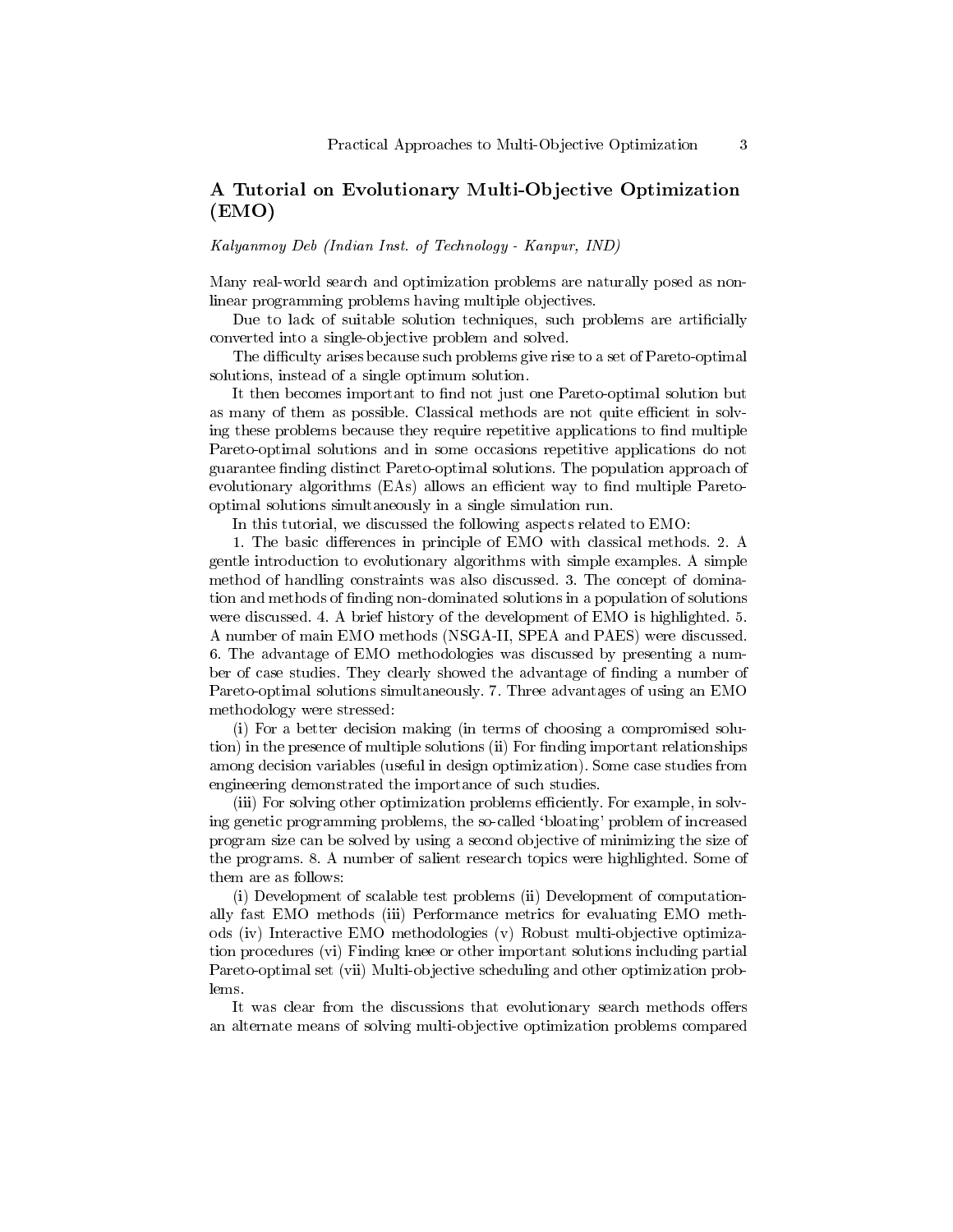to classical approaches. This is why multi-objective optimization using EAs is getting a growing attention in the recent years.

The motivated readers may explore current research issues and other important studies from various texts (Coello et al, 2003; Deb, 2001), conference proceedings (EMO-01 and EMO-03 Proceedings) and numerous research papers (http://www.lania.mx/∼ccoello/EMOO/).

#### References:

C. A. C. Coello, D. A. VanVeldhuizen, and G. Lamont. Evolutionary Algorithms for Solving Multi-Objective Problems. Boston, MA: Kluwer Academic Publishers, 2002.

K.Deb. Multi-objective optimization using evolutionary algorithms. Chichester, UK: Wiley, 2001.

C. Fonseca, P. Fleming, E. Zitzler, K. Deb, and L. Thiele, editors. Proceedings of the Second Evolutionary Multi-Criterion Optimization (EMO-03) Conference (Lecture Notes in Computer Science (LNCS) 2632). Heidelberg: Springer, 2003.

E. Zitzler, K. Deb, L. Thiele, C. A. C. Coello, and D. Corne, editors. Proceedings of the First Evolutionary Multi-Criterion Optimization (EMO-01) Conference (Lecture Notes in Computer Science (LNCS) 1993). Heidelberg: Springer, 2001.

Keywords: Multi-objective optimization, multi-criterion optimization, Paretooptimal solutions, Evolutionary methods, EMO

### AA New Adaptive Algorithm for Convex Quadratic Multicriteria Optimization

Jörg Fliege (Univ. of Birmingham, GB)

We present a new adaptive algorithm for convex quadratic multicriteria optimization. The algorithm is able to adaptively refine the approximation to the set of efficient points by way of a warm-start interior-point scalarization approach. Numerical results show that this technique is an order of magnitude faster than a standard method used for this problem.

Keywords: Multicriteria optimization, warm-start methods, interior-point methods, primal-dual algorithms

Joint work of: Fliege, Jörg; Heermann, Christoph; Weyers, Bernd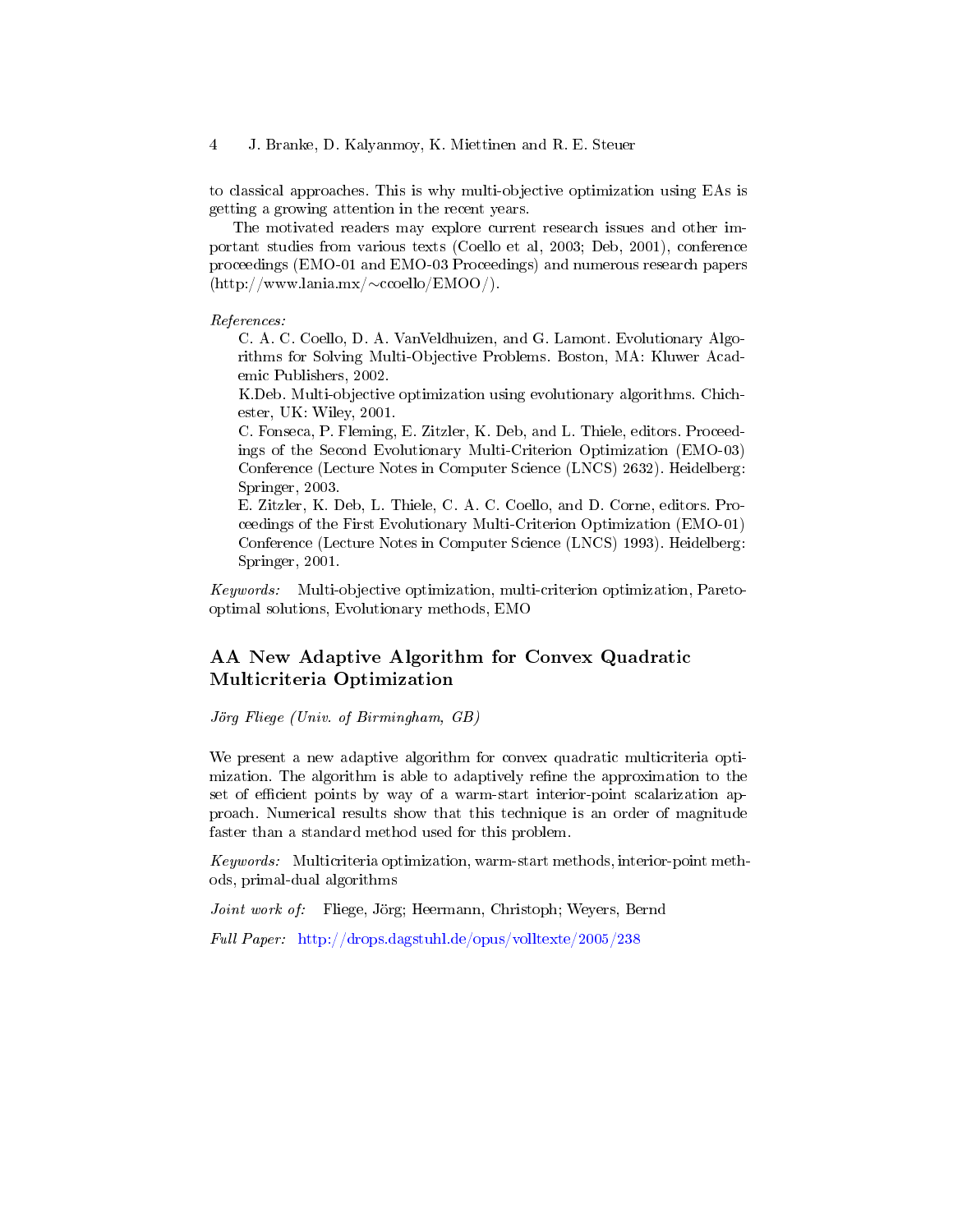### Multiobjective Optimization and Multiple Constraint Handling with Evolutionary Algorithms

#### Carlos Fonseca (University of Algarve, P)

In this talk, fitness assignment in multiobjective evolutionary algorithms is interpreted as a multi-criterion decision process. A suitable decision making framework based on goals and priorities is formulated in terms of a relational operator, characterized, and shown to encompass a number of simpler decision strategies, including constraint satisfaction, lexicographic optimization, and a form of goal programming. Then, the ranking of an arbitrary number of candidates is considered, and the effect of preference changes on the cost surface seen by an evolutionary algorithm is illustrated graphically for a simple problem.

The formulation of a multiobjective genetic algorithm based on the proposed decision strategy is also discussed. Niche formation techniques are used to promote diversity among preferable candidates, and progressive articulation of preferences is shown to be possible as long as the genetic algorithm can recover from abrupt changes in the cost landscape.

Finally, an application to the optimization of the low-pressure spool speed governor of a Pegasus gas turbine engine is described, which illustrates how a technique such as the Multiobjective Genetic Algorithm can be applied, and exemplifies how design requirements can be refined as the algorithm runs.

The two instances of the problem studied demonstrate the need for preference articulation in cases where many and highly competing objectives lead to a nondominated set too large for a finite population to sample effectively.

It is shown that only a very small portion of the non-dominated set is of practical relevance, which further substantiates the need to supply preference information to the GA.

Keywords: Evolutionary algorithms, multiobjective optimization, preference articulation, interactive optimization

Joint work of: Fonseca, Carlos M.; Fleming, Peter J.

Extended Abstract: <http://drops.dagstuhl.de/opus/volltexte/2005/237>

#### Runtime Analysis of a Simple Multi-Objective Evolutionary Algorithm

Oliver Giel (Universität Dortmund, D)

Practical knowledge on the design and application of multi-objective evolutionary algorithms (MOEAs) is available but well-founded theoretical analyses of the runtime are rare.

Laumanns, Thiele, Zitzler, Welzel and Deb (2002) have started such an analysis for two simple mutation-based algorithms including SEMO.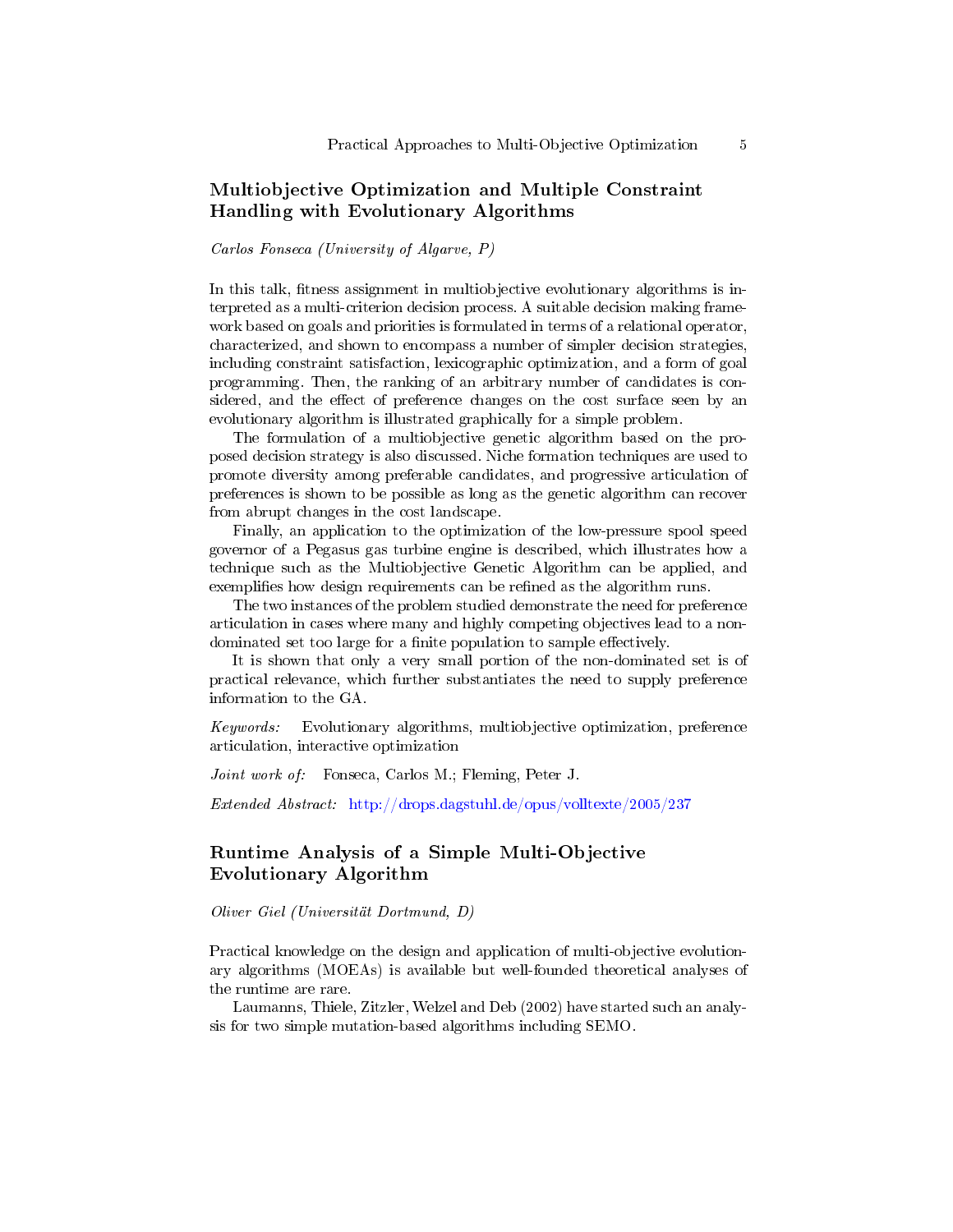These algorithms search locally in the neighborhood of their current population by selecting an individual and flipping one randomly chosen bit. Due to its local search operator, SEMO cannot escape from local optima, and, therefore, has no finite expected runtime in general.

In this talk, we investigate the runtime of a variant of SEMO whose mutation operator flips each bit independently. It is proven that its expected runtime is  $O(n^n)$  for all objective functions f:  $0, 1^n->R^m$ , and that there are bicriteria problems among the hardest problem for this algorithm. Moreover, for each d between 2 and n, a bicriteria problem with expected runtime Theta $(n^d)$  is presented. This shows that bicriteria problems cover the full range of potential runtimes of this variant of SEMO. For the problem LOTZ (Leading-Ones-Trailing Zeroes), the runtime does not increase substantially if we use the global search operator. Finally, we consider the problem MOCO (Multi-Objective-Counting-Ones).

We show that the conjectured bound  $O((n^2)logn)$  on the expected runtime is wrong for both variants of SEMO. In fact, MOCO is almost a worst case example for SEMO if we consider the expected runtime; however, the runtime is  $O((n^2)logn)$  with high probability. Some ideas from the proof will be presented.

Keywords: Runtime analysis, multi-objecive evolutionary algorithms

Extended Abstract: <http://drops.dagstuhl.de/opus/volltexte/2005/271>

# Application Issues for Multiobjective Evolutionary Algorithms

Thomas Hanne (FhG ITWM - Kaiserslautern, D)

In the talk, various issues of the design and application of multiobjective evolutionary algorithms for real-life optimization problems are discussed. In particular, questions on problem-specific data structures and evolutionary operators and the determination of method parameters are treated. Three application examples in the areas of constrained global optimization (electronic circuit design), semi-infinite programming (design centering problems), and discrete optimization (project scheduling) are discussed.

Keywords: Multiobjective optimization, Pareto set, evolutionary algorithm, discrete optimization, continuous optimization, electronic circuit design, semiinfinite programming, scheduling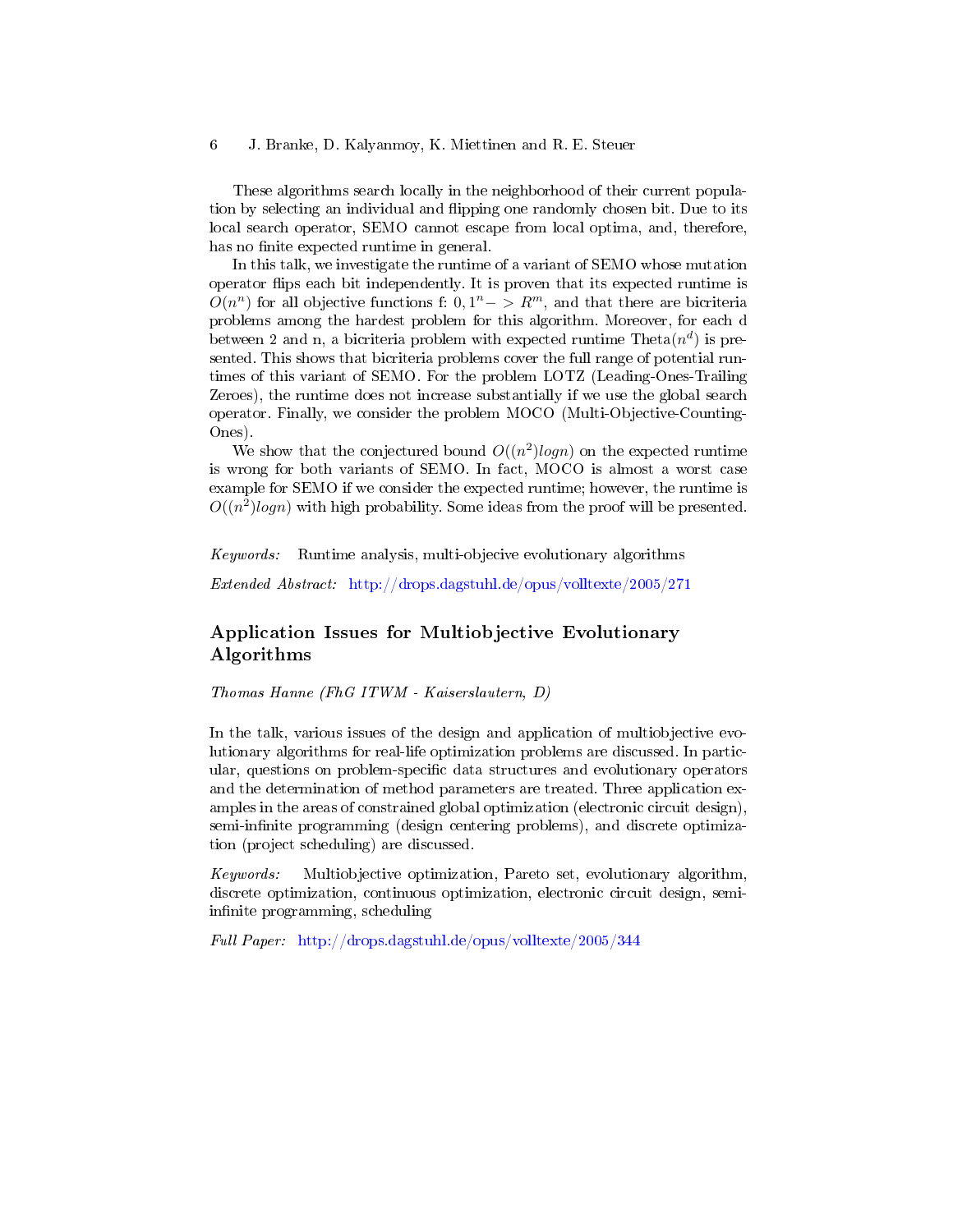### Effects of Crossover Operations on the Performance of EMO Algorithms

#### Hisao Ishibuchi (Osaka Prefecture University, J)

This paper visually demonstrates the effect of crossover operations on the performance of EMO algorithms through computational experiments on multiobjective 0/1 knapsack problems. In our computational experiments, we use the NSGA-II algorithm as a representative EMO algorithm. First we compare the performance of the NSGA-II algorithm between two cases: NSGA-II with/without crossover. Experimental results show that the crossover operation has a positive effect on the convergence of solutions to the Pareto front and a negative effect on the diversity of solutions. That is, the crossover operation decreases the diversity of solutions while it improves the convergence of solutions to the Pareto front. Next we examine the effects of recombining similar or dissimilar parents using a similarity-based mating scheme. Experimental results show that the performance of the NSGA-II algorithm is improved by recombining similar parents and degraded by recombining dissimilar ones. Finally we show that the recombination of extreme and similar parents using the similarity-based mating scheme drastically improves the diversity of obtained non-dominated solutions without severely degrading their convergence to the Pareto front. An idea of dynamically controlling the selection pressure toward extreme and similar parents is also illustrated through computational experiments.

*Keywords:* Evolutionary Multiobjective Optimization, Multiobjective  $0/1$  Knapsack Problems, Crossover Operations, Mating Restriction

Extended Abstract: <http://drops.dagstuhl.de/opus/volltexte/2005/239>

#### Bicriterial Magnetic Field Optimization

Johannes Jahn (Univ. Erlangen-Nürnberg, D)

The optimization of electromagnetic fields is an important future-oriented topic in electrical engineering and applied mathematics. Such problems arise in antenna design, for instance in the design of antennas with directed radiation, or in medical technology like in magnetic resonance.

In this talk we investigate, as a special example, the design of rod antennas of mobile phones. It is our aim to reduce the radiated energy absorbed by the head or body of the user and to increase the radiation intensity to other areas, especially to the receiver. The mathematical modelling of this problem leads to an infinite dimensional bicriterial optimization problem. It is shown that this optimization problem and a discretized version of this problem are solvable.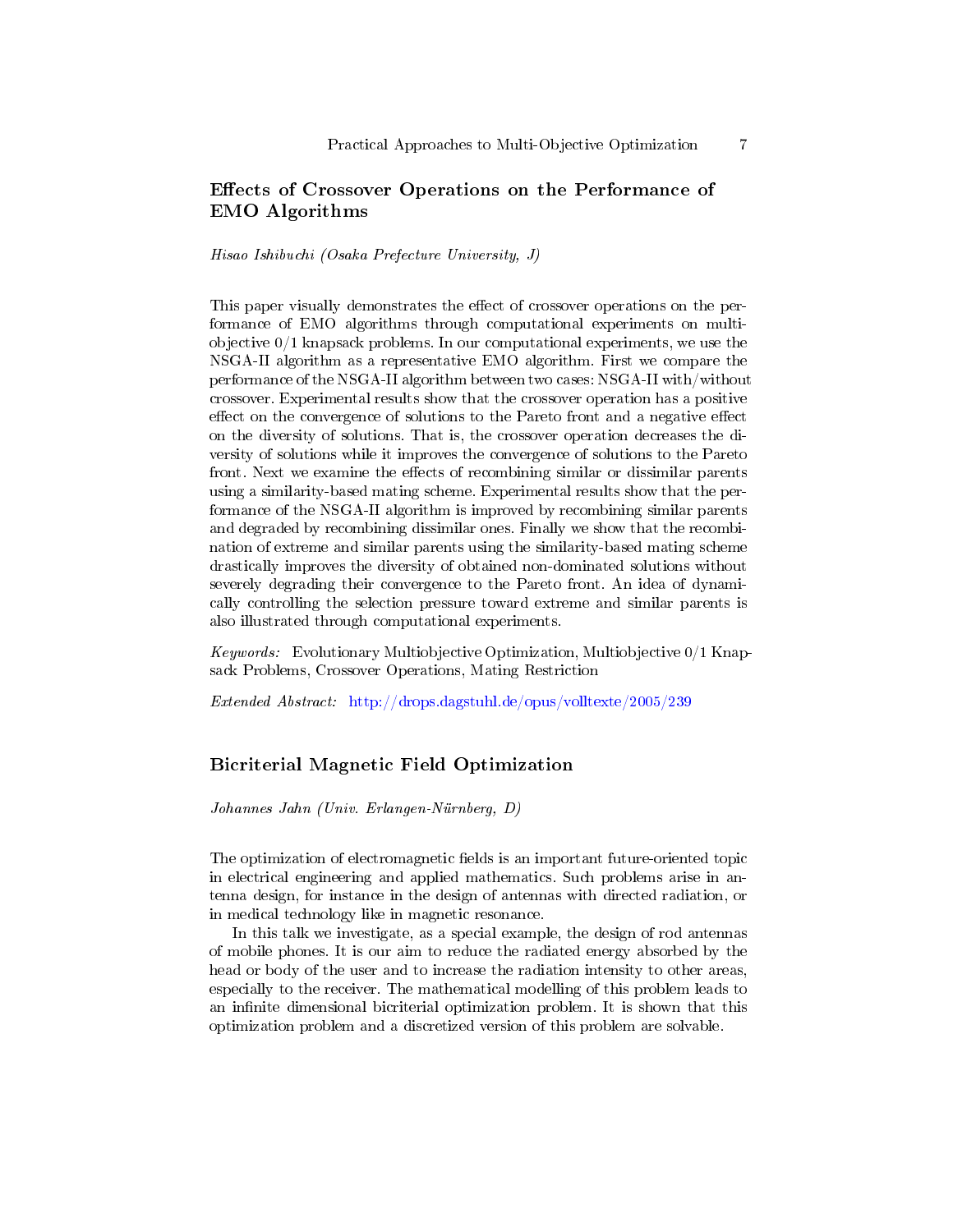The relationship between the infinite and finite dimensional optimization problem is investigated. Numerical results are presented for mobile phones working with the GSM 900 and 1800 standards.

Keywords: Multiobjective Optimization, Antenna design

# Hybrid representations for Evolutionary Multiobjective Optimization

 $Yaochu$  Jin (Honda Research Europe - Offenbach, D)

Defferent representations and genetic operators exhibit very different search behavior in evolutionary optimization. This talk shows that such kind of different search behavior make even a large difference when the EAs are applied to multiobjective optimization.

Keywords: Genetic algorithms, evolution strategies, Real-coded GA

Joint work of: Okabe, Tatsuya; Jin, Yaochu; Bernhard Sendhoff

# Guiding and Comparing Approximations of the Nondominated Set: The Impact of Distance Measures

Kathrin Klamroth (Univ. Erlangen-Nürnberg, D)

Approximations of the nondominated set of bicriteria or multicriteria optimization problems are an attractive tool since they visualize the alternatives for the decision maker and provide valuable trade-off information in a simple and understandable way.

We propose an approximation approach using solutions of a series of scalarized subproblems selected in a problem-dependent way. Polyhedral distance functions based on the approximation itself are used to evaluate the quality of the approxiamtion and to guide the selection of the next scalarization. The functions auotmatically adapt to the problem structure and scaling which makes the approximation process unbiased and self-driven.

Keywords: Approximation; polyhedral gauge; nondominated set; quality indicator

Joint work of: Klamroth, Kathrin; Tind, Jørgen; Wiecek, Margaret M.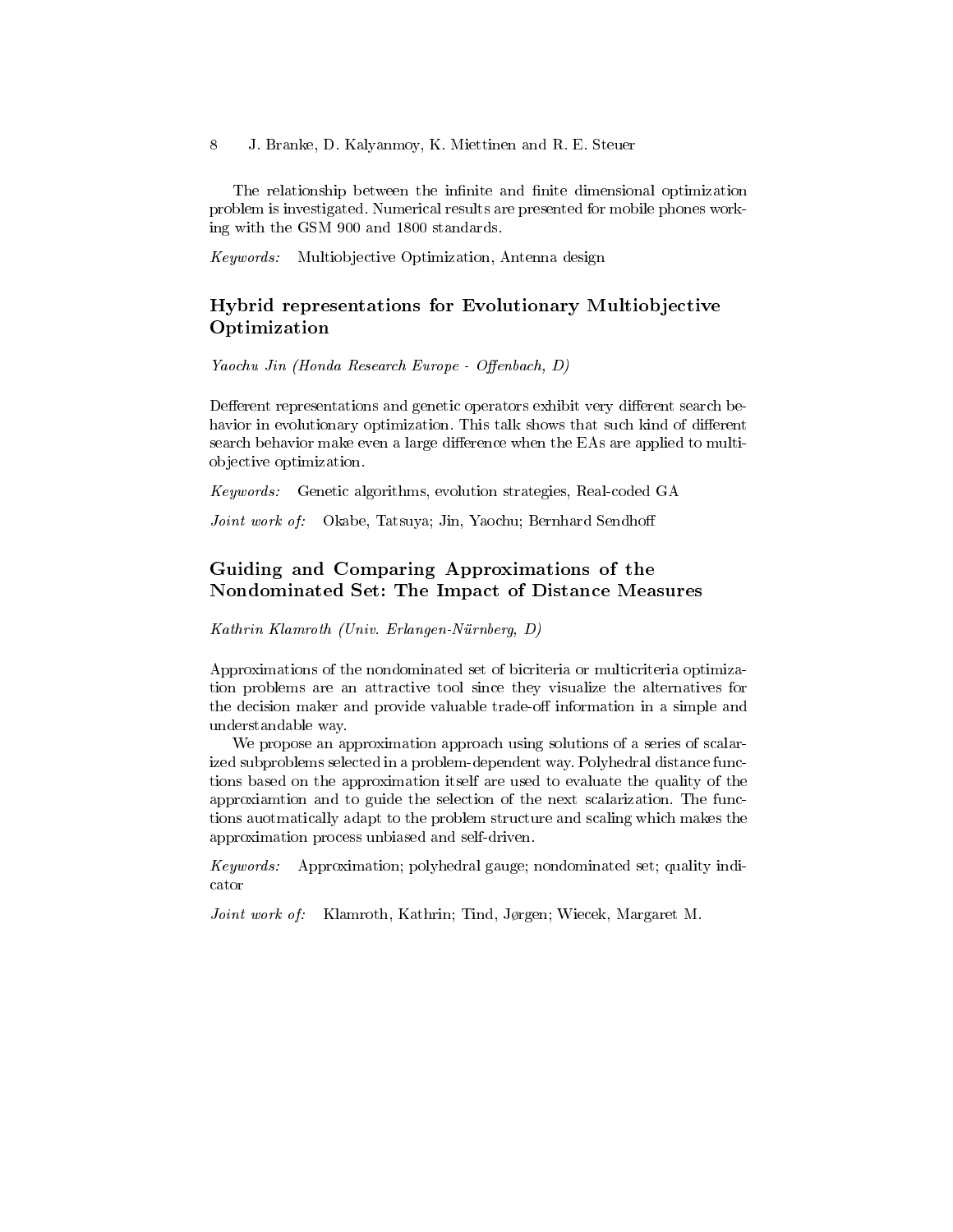### An Adaptive Scheme to Generate the Pareto Front based on the Epsilon-Constraint Method

Marco Laumanns (ETH Zürich, CH)

We discuss methods for generating or approximating the Pareto set of multiobjective optimization problems by solving a sequence of constrained singleobjective problems.

The necessity of determining the constraint value a priori is shown to be a serious drawback of the original epsilon-constraint method. We therefore propose a new, adaptive scheme to generate appropriate constraint values during the run. A simple example problem is presented, where the running time (measured by the number of constrained single-objective sub-problems to be solved) of the original epsilon-constraint method is exponential in the problem size (number of decision variables), although the size of the Pareto set grows only linearly. We prove that  $\overline{\phantom{a}}$  independent of the problem or the problem size  $\overline{\phantom{a}}$  the time complexity of the new scheme is  $O(k^{m-1})$ , where k is the number of Pareto-optimal solutions to be found and  $m$  the number of objectives. Simulation results for the example problem as well as for different instances of the multiobjective knapsack problem demonstrate the behavior of the method, and links to reference implementations are provided.

Keywords: Multiple objective optimization, non-dominated set, Pareto set, epsilon-constraint method, generating methods

Joint work of: Laumanns, Marco; Thiele, Lothar; Zitzler, Eckart Full Paper: <http://drops.dagstuhl.de/opus/volltexte/2005/246>

# Approximation and Visualization of Pareto Frontier in the Framework of Classical Approach to Multi-Objective Optimization

Alexander Lotov (Moscow State University, RUS)

This paper is devoted to a Pareto frontier generation technique, which is aimed at subsequent visualization of the Pareto frontier in an interaction with the user. This technique known as the Interactive Decision Maps technique was initiated about 30 years ago. Now it is applied for decision support in both convex and non-convex decision problems in various fields, from machinery design to environmental planning. The number of conflicting criteria explored with the help of the Interactive Decision Maps technique is usually between three and seven, but some users manage to apply the technique in the case of a larger number of criteria. Here we outline the main ideas of the technique, concentrating at nonlinear problems.

Keywords: Multi-objective optimization, Pareto frontier, visualization Full Paper: <http://drops.dagstuhl.de/opus/volltexte/2005/235>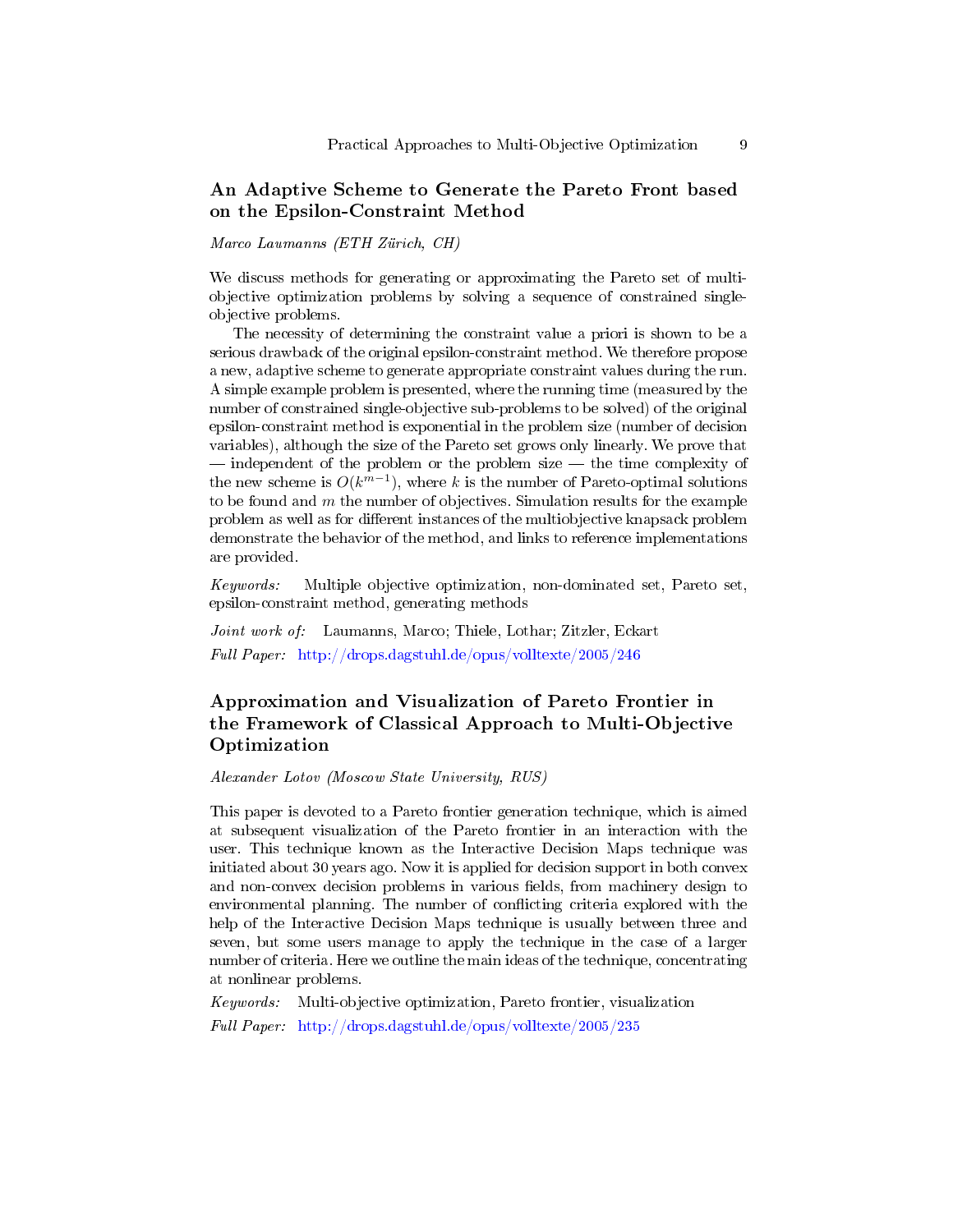### SSPMO: A Scatter Search Procedure for Non-Linear Multiobjective Optimization

Julian Molina (Universidad de Malaga, E)

Abstract - We describe the development and testing of a metaheuristic procedure, based on the scatter search methodology, for the problem of approximating the efficient frontier of nonlinear multiobjective optimization problems with continuous variables. Recent applications of scatter search have shown its merit as a global optimization technique for single-objective problems. However, the application of scatter search to multiobjective optimization problems has not been explored fully in the literature. We test the proposed procedure on a suite of problems that have been used extensively in multiobjective optimization. Additional tests are performed on instances that are an extension of those considered classic. The tests indicate that our extension of the basic scatter search framework is a viable alternative for multiobjective optimization.

Keywords: Scatter Search, Non-Linear Multiobjective Optimization, Tabu Search

Joint work of: Molina, Julian; Laguna, Manuel; Martí, Rafael; Caballero, Rafael

# A New Approach on Many Objective Diversity Measurement

Sanaz Mostaghim (ETH Zürich, CH)

In multi-objective particle swarm optimization (MOPSO) methods, selecting the best local guide (the global best particle) for each particle of the population from a set of Pareto-optimal solutions has a great impact on the convergence and diversity of solutions, especially when optimizing problems with high number of objectives. here, we introduce the Sigma method as a new method for finding best local guides for each particle of the population.

The Sigma method is implemented and is compared with another method, which uses the strategy of an existing MOPSO method for finding the local guides.

These methods are examined for different test functions and the results are compared with the results of a multi-objective evolutionary algorithm (MOEA).

Keywords: Multi-objective Optimization Particle Swarm Optimization

Joint work of: Mostaghim, Sanaz; Teich, Jürgen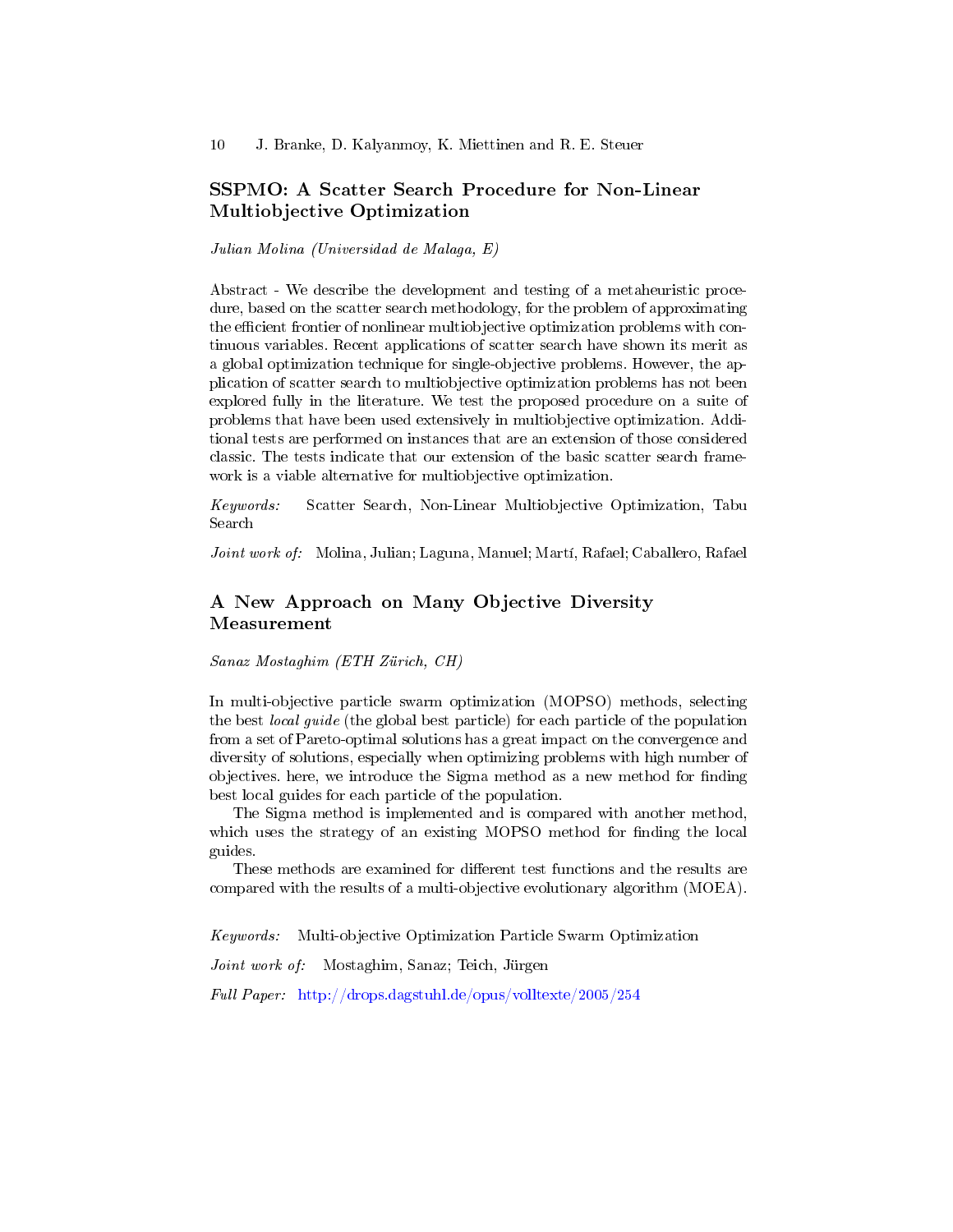### Aspiration Level Methods in Interactive Multi-objecitve Programming and Generation Methods for Pareto Frontiers

#### Hirotaka Nakayama (Konan University - Kobe, J)

One of the most important tasks in multi-objective optimization is "trade-off" analysis" which aims to make the total balance among objective functions. The trade-off relation among alternatives can be shown as Pareto frontier.

In cases with two or three objective functions, the set of Pareto optimal solutions in the objective function space (i.e., Pareto frontier) can be depicted relatively easily. Seeing Pareto frontiers, we can grasp the trade-off relation among objectives totally. Therefore, it would be the best way to depict Pareto frontiers in cases with two or three objectives. (It might be difficult to read the trade-off relation among objectives with three dimension, though). Although evolutionary algorithms are widely applied for this purpose, the author recently proposed new techniques using data envelopment analysis and support vector machines for generating Pareto frontiers.

In cases with more than three objectives, however, it is impossible to depict Pareto forntiers. Under this circumstance, interactive methods can help us to make local trade-off analysis showing a "certain" Pareto optimal solution. Along this line, aspiration level methods were developed, and have been observed to be effective in many practical problems in various fields. Satisficing Trade-off Method proposed by the author is one of aspiration level methods, and has several devices for making trade-off analysis, i.e., automatic trade-off and exact  $trade-off.$ 

This paper discusses those methods for multi-objective optimization, in particular, applied to engineering design problems.

Keywords: Aspiration level methods, trade-off analysis, interactive programming methods, Pareto frontier, general data envelopment analysis, support vctor machines

# Multi-objective Optimization and its Engineering Applications

#### Hirotaka Nakayama (Konan University - Kobe, J)

Many practical optimization problems usually have several conflicting objectives. In those multi-objective optimization, no solution optimizing all objective functions simultaneously exists in general. Instead, Pareto optimal solutions, which are "efficient" in terms of all objective functions, are introduced. In general we have many Pareto optimal solutions. Therefore, we need to decide a final solution among Pareto optimal solutions taking into account the balance among objective functions, which is called "trade-off analysis". It is no exaggeration to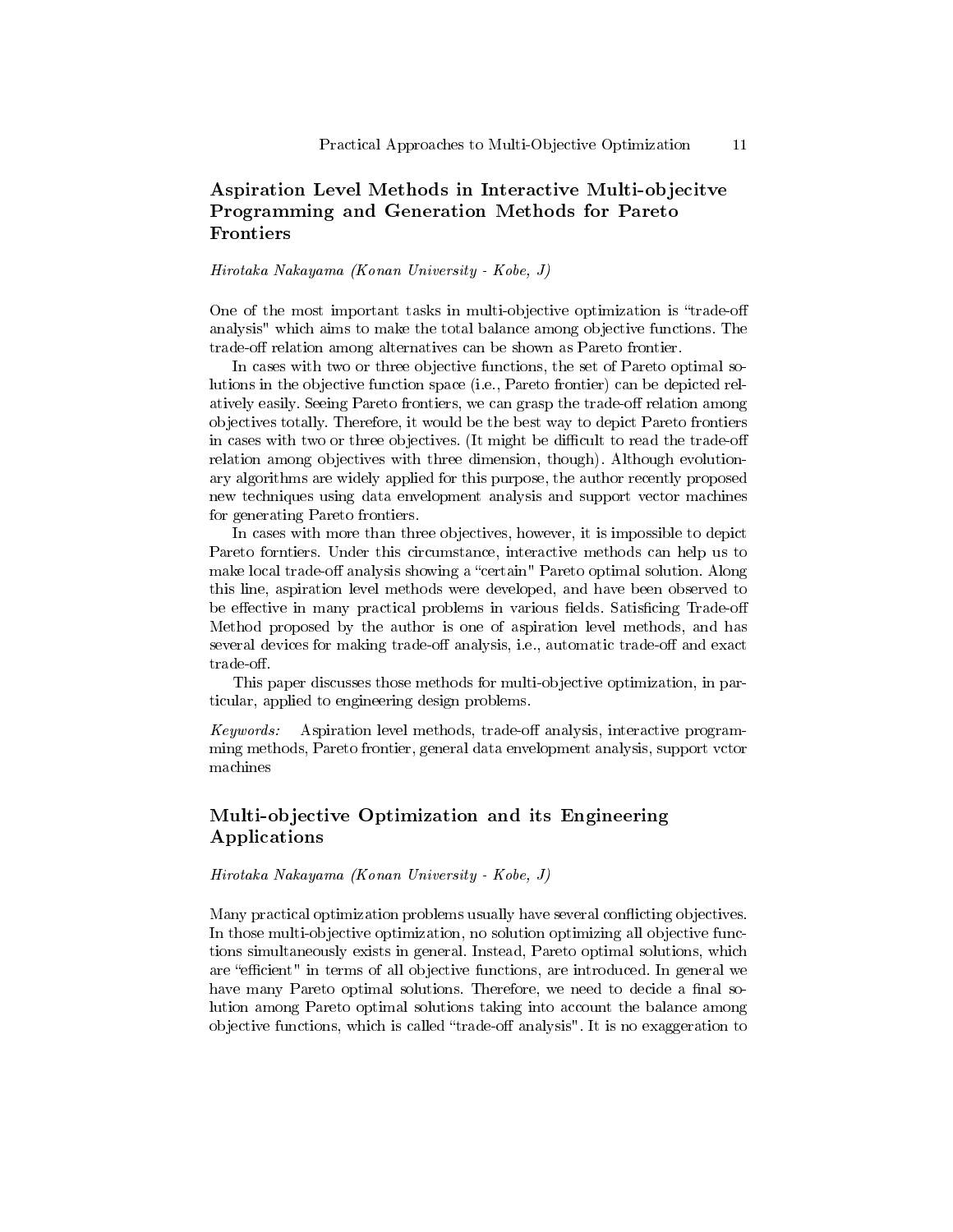say that the most important task in multi-objective optimization is trade-off analysis. Consequently, the methodology should be discussed in view of how it is easy and understandable for trade-off analysis.

In cases with two or three objective functions, the set of Pareto optimal solutions in the objective function space (i.e., Pareto frontier) can be depicted relatively easily. Seeing Pareto frontiers, we can grasp the trade-off relation among objectives totally. Therefore, it would be the best way to depict Pareto frontiers in cases with two or three objectives. (It might be difficult to read the trade-off relation among objectives with three dimension, though). In cases with more than three objectives, however, it is impossible to depict Pareto forntier. Under this circumstance, interactive methods can help us to make local trade-off analysis showing a "certain" Pareto optimal solution. A number of methods differing in which Pareto optimal solution is to be shown, have been developed. This paper discusses critical issues among those methods for multi-objective optimization, in particular applied to engineering design problems.

Keywords: Multi-Objective Optimization, Interactive Multi-Objective Optimization, Evolutionary Algorithms, Pareto Frontier

Full Paper: <http://drops.dagstuhl.de/opus/volltexte/2005/234>

### Population Dynamics in Evolutionary Multi-Objective Optimization

Tatsuya Okabe (Honda Research - Saitama, J)

Although the dynamics of single objective optimization are often discussed, it is rare to investigate the ones of multi-objective optimization. In this presentation, the dynamics of evolutionary multi-bjective optimization will be discussed empirically and theoretically.

Keywords: Population Dynamics, Evolutionary Multi-bjective Optimization

### Supporting Implicit Learning via the Visualisation of COGA Multi-objective Data

Ian Parmee (University of the West of England - Bristol, GB)

Abstract - The presentation speculates upon the development of human-centric evolutionary conceptual design systems that support implicit learning through the succinct visual presentation of data relating to both variable and objective space. Various perspectives of multi-objective design information support a constantly improving understanding of both subjective and quantitative relationships between variables and objectives. This information emerges from cluster-oriented genetic algorithm  $(COGA)$  output and is further defined by appropriate data mining, processing and visualization techniques. The intention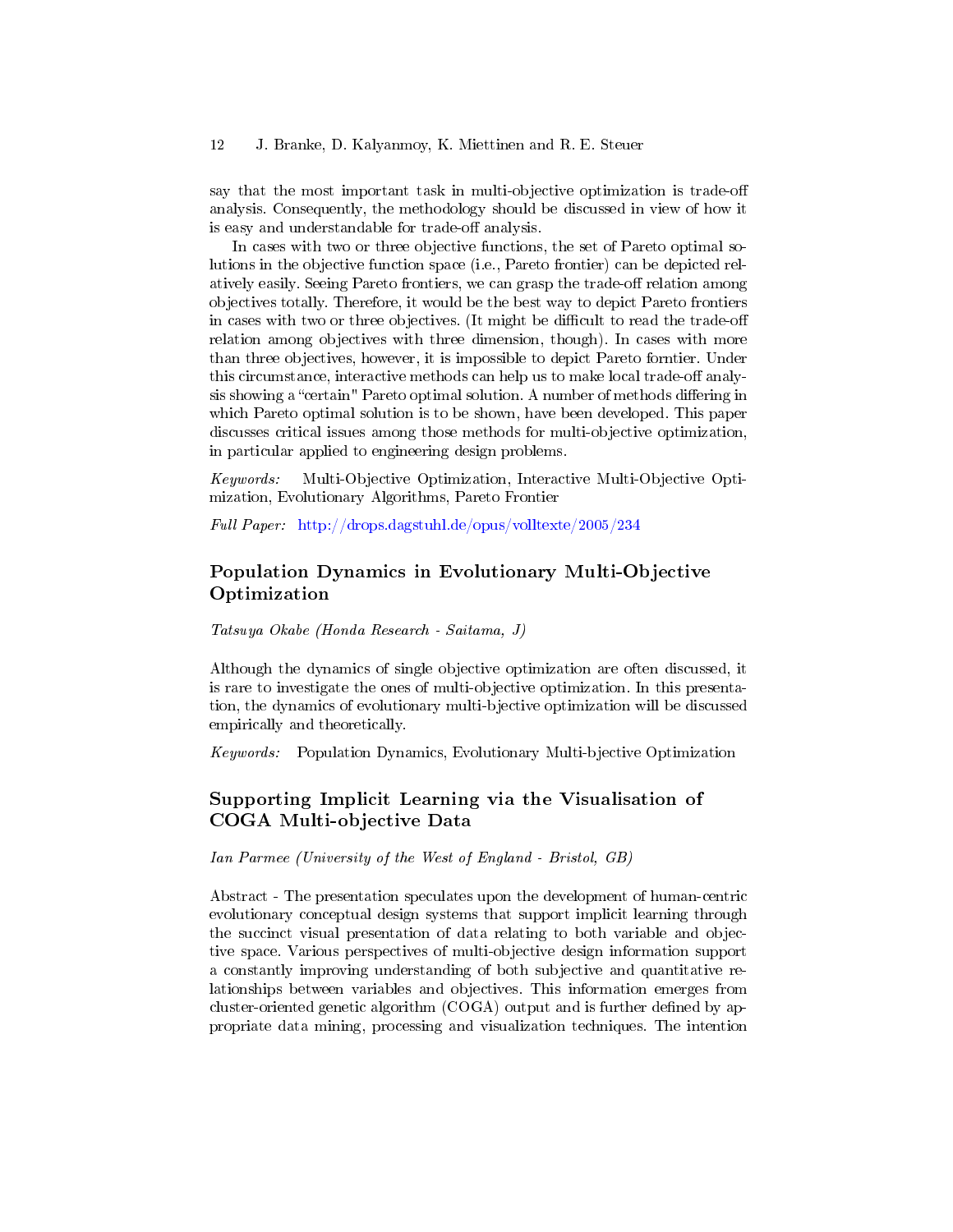is to support implicit learning and reduce complexity through the presentation of differing perspectives relating to solution  $\phi$  objective interaction and dependencies. It is proposed that the developing systems could support intuitional understanding of the problem domain. Further proposed agent-based support and interactive elements for the various processes are also introd

Keywords: Design, multi-objective cluster-oriented genetic algorithms; implicit learning

Joint work of: Parmee, Ian; Abraham, Johnson

#### NBI and MOGA-II, two complementary algorithms for Multi-Objective optimizations

Silvia Poles (ESTECO - Trieste, I)

The NBI-NLPQLP scheduler is tested on several multi-objective optimization problems. Its performance is compared to that of MOGA-II: since NBI-NLPQLP is based on the classical gradient-based NLPQLP, it is fast and accurate, but not as robust, in comparison with MOGA-II. Furthermore a discontinuous Pareto frontier can give rise to problems in the algorithm's convergence: in order to overcome this problem, a hybridization technique coupled with a partitioning method is proposed.

Keywords: Genetic Algorithms, Normal-Boundary Intersection, Designs optimizations

Joint work of: Poles, Silvia; Rigoni, Enrico

Full Paper: <http://drops.dagstuhl.de/opus/volltexte/2005/272>

### Visualization of Global Trade-Offs in Aerodynamic Problems by ARMOGAs

#### Daisuke Sasaki (Univ. of Southampton, GB)

Trade-offs is one of important elements for engineering design problems characterized by multiple conflicting design objectives to be simultaneously improved.

In many design problems such as aerodynamic design, due to computational reasons, only a limited number of evaluations can be allowed for industrial use. Ecient MOEAs, Adaptive Range Multi-Objective Genetic Algorithms (AR- $MOGAs$ , to identify trade-offs using a small number of function evaluations have been developed. In this study, ARMOGAs are applied to aerodynamic designs problems to identify trade-offs efficiently. In addition to identify trade-offs, trade-off analysis is also important to obtain useful knowledge about the design problem.

To analyze the high-dimensional data of aerodynamic optimization problem, Self-Organizing Maps are applied to understand the trade-offs.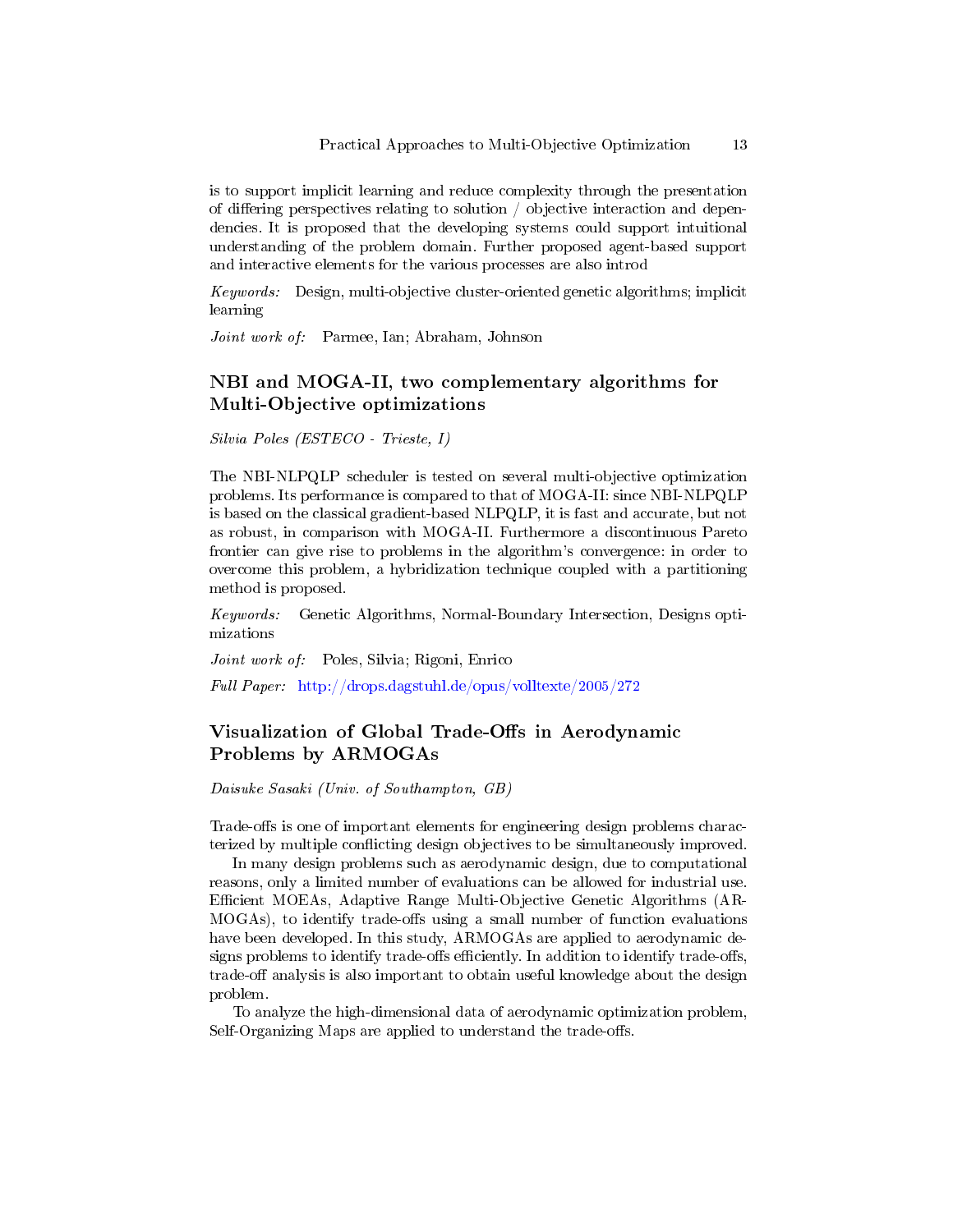Keywords: Aerodynamic optimization, MOEA, SOM, trade-off analysis

Joint work of: Sasaki, Daisuke; Obayashi, Shigeru

Full Paper: <http://drops.dagstuhl.de/opus/volltexte/2005/241>

# On Continuation Methods for the Numerical Treatment of Multi-Objective Optimization Problems

Oliver Schütze (Univ. Paderborn, D)

In this report we describe how continuation methods can be used for the numerical treatment of multi-objective optimization problems (MOPs): starting with a given Karush-Kuhn-Tucker point (KKT-point) x of an MOP, these techniques can be applied to detect further KKT-points in the neighborhood of x. In the next step, again further points are computed starting with these new-found KKT-points, and so on. In order to maintain a good spread of these solutions we use boxes for the representation of the computed parts of the solution set. Based on this background, we propose a new predictor-corrector variant, and show some numerical results indicating the strength of the method, in particular in higher dimensions. Further, the data structure allows for an efficient computation of MOPs with more than two objectives, which has not been considered so far in most existing continuation methods.

Keywords: Multi-objective optimization, continuation, k-manifolds

Joint work of: Schütze, Oliver; Dell'Aere, Alessandro; Dellnitz, Michael

Full Paper: <http://drops.dagstuhl.de/opus/volltexte/2005/349>

#### On Properly Pareto Optimal Solutions

Pradyumn Kumar Shukla (TU Dresden, D)

In this paper we study  $\varepsilon$ -proper efficiency in multiobjective optimization. We introduce various new definitions of  $\varepsilon$ -proper efficiency, relate them with existing ones, study various concepts and develop very general necessary optimality conditions for a few of them.

Keywords: Proper efficiency,  $\varepsilon$  solutions

Joint work of: Shukla, Pradyumn Kumar; Dutta, Joydeep; Deb, Kalyanmoy

Extended Abstract: <http://drops.dagstuhl.de/opus/volltexte/2005/240>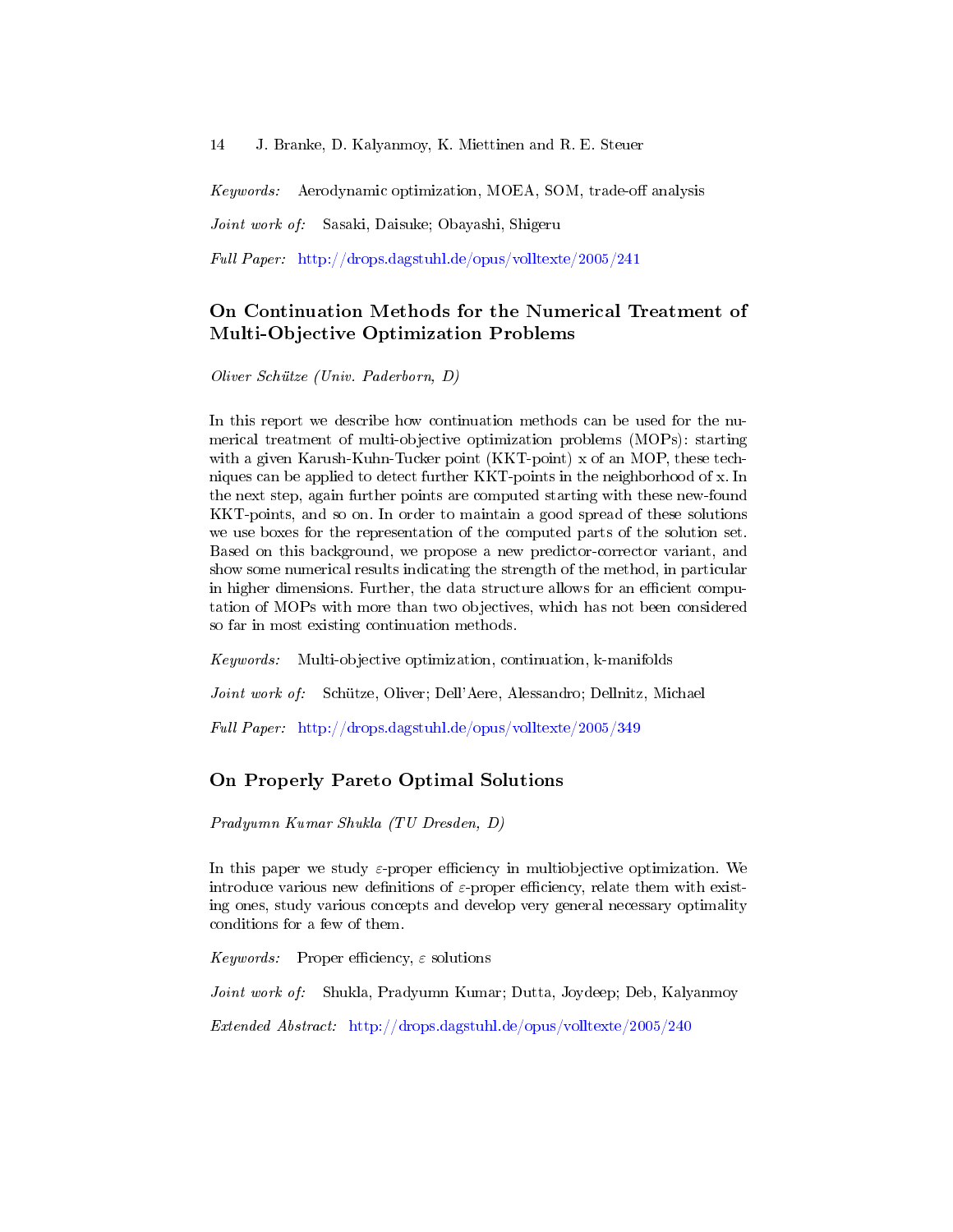# Multi-criteria ranking of a finite set of alternatives using ordinal regression and additive utility functions - a new UTA-GMS method

#### Roman Slowinski (Politechnika Poznanska, PL)

UTA-GMS is a new method for assessment of strong or weak outranking relation in a problem of multi-criteria ranking, proposed by the authors. The ranking concerns a finite but relatively large set of alternatives A. We assume indirect preference information supplied by the decision maker (DM) in form of a complete preorder on a subset of reference alternatives R, called reference preorder. The preference model build from this information is an additive value function. The technique of passing from reference preorder to compatible additive value functions is called ordinal regression and it is well known from the UTA method proposed by Jacquet-Lagreze and Siskos in 1982. Unlike in the UTA method, we take into account all compatible value functions (instead of one or several most characteristic) at the stage of ranking the whole set A of alternatives. Moreover, we do not impose the additive value function to have piecewise-linear components but we accept any additive form. The resulting relations in A are twofold: strong outranking (if alternative x has greater value than y for all compatible value functions) and weak outranking (if alternative x has greater value than y for at least one compatible value function). Strong outranking is a partial preorder and weak outranking is a complete preorder in A. The strong outranking is of particular interest for the DM  $\tilde{U}$  it corresponds to dominance relation when the set of reference alternatives is empty, and to a complete preorder relation when the reference ranking is compatible with a single value function only. This approach has several interesting extensions useful for practical applications. The method has been implemented for a PC and will be presented together with an example of application.

Keywords: Multiple-criteria ranking, ordinal regression, partial preorder, UTAlike method

Joint work of: Slowinski, Roman; Greco, Salvatore; Mousseau, Vincent

Extended Abstract: <http://drops.dagstuhl.de/opus/volltexte/2005/247>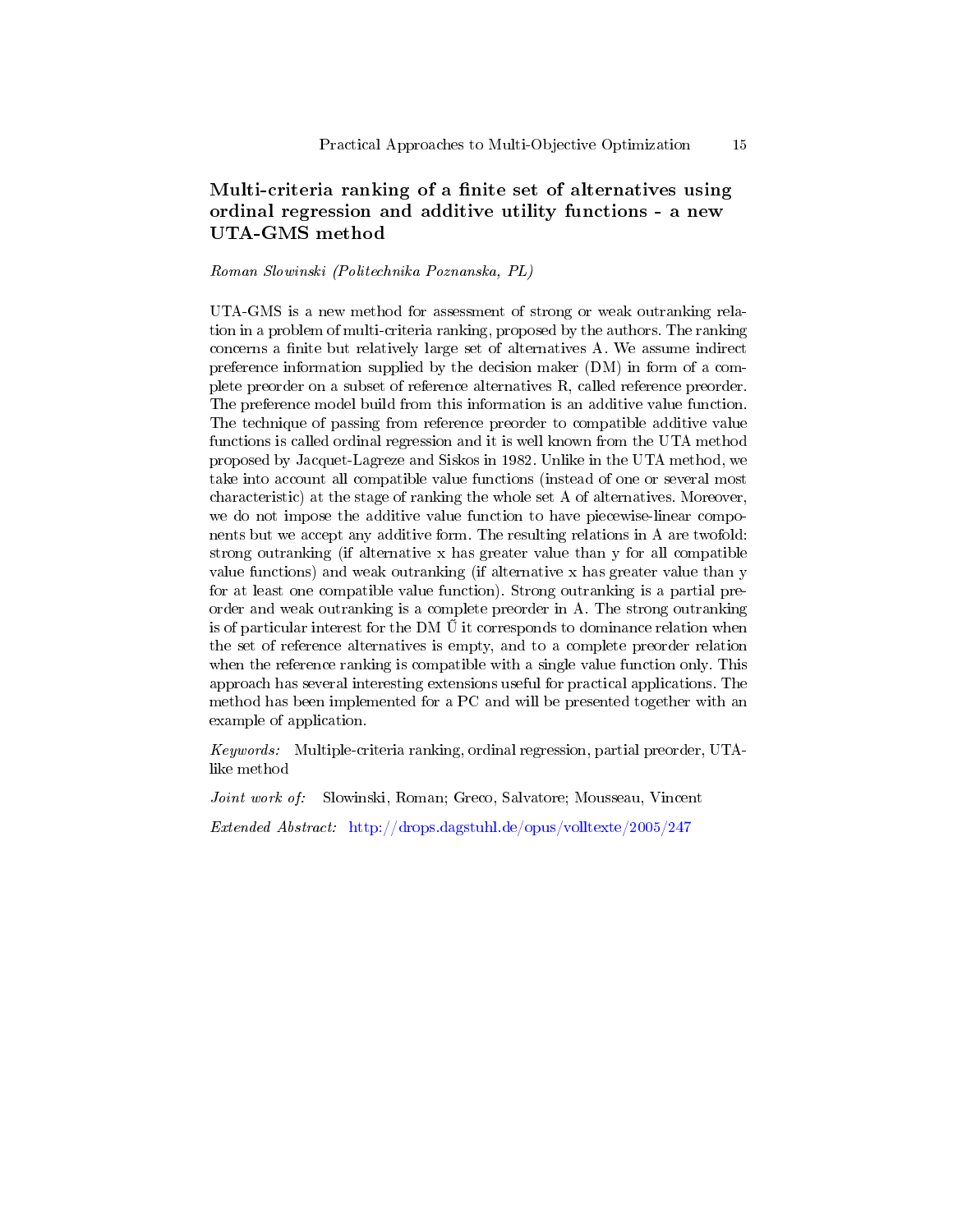# Classical and Evolutionary Approaches for Computing Nondominated Surfaces in Multi-Quadratic/Multi-Linear Multicriterion Optimization

#### Ralph E. Steuer (University of Georgia, USA)

In finance is the problem of portfolio selection. In standard form, there are only two objectives. ne is to minimize risk (commonly measured by variance  $x^T Q x$ , a quadratic function).

The other is to maximize return (measured by mean  $\mu^T x$ , a linear function). The constraints are particularly simple  $-$  box constraints about each variable. an equality constraint requiring all variables to sum to one, and perhaps a few additional linear inequality constraints. Although formulated in the 1950s, it was hardly possible to compute the nondominated frontier of portfolio selection problems with dense covariance matrices Q until the early 1990s. Actually during the 70s and 80s, considerable research was expended, mostly centered about modifying or rationalizing a simpler structure for  $Q$ , to speed up solution times.

However, most of this research is no longer of great ,urgency as it is now possible to solve exactly standard-form portfolio optimization problems with dense covariance matrices Q with up to 3,000 variables in only a matter of hours (not days). This now gives headroom to incorporate into portfolio selection problems complex features that could not have been seriously considered earlier. Three cases are distinguished and strategies for computing or characterizing the nondominated in each case are discussed. The simplest case is when only additional linear objectives such as dividends and liquidity enter the problem. While the nondominated frontier of a standard-form portfolio optimization problem is piece-wise parabolic, the nondominated surface of a problem with only additional linear objectives is surface-wise paraboloidic (like the plates on the back of a turtle). Another case is when two or more criteria are quadratic with positive semidefinite covariance matrices. Discretized characterizations of such nondominated sets can be obtained by solving weighted-sums problems, but this could be quite time consuming. Finally, there is the case in which non-smooth objectives (such as to minimize the number of securities sold short) and/or constraints (such as semi-continuous variables) complicate the problem. The strategy discussed here is of a hybrid variety in which multiple criteria mathematical programming is used to obtain a high quality starting population of characterizing points, and then evolutionary algorithms are employed to move the population of points arbitrarily close to the non-smooth nondominated front.

Keywords: Multiple criteria mathematical programming, portfolio selection, covariance matrices, nondominated fronts, hybrid procedures, evolutionary algorithms

Joint work of: Steuer, Ralph E.; Qi, Yue ; Hirschberger, Markus